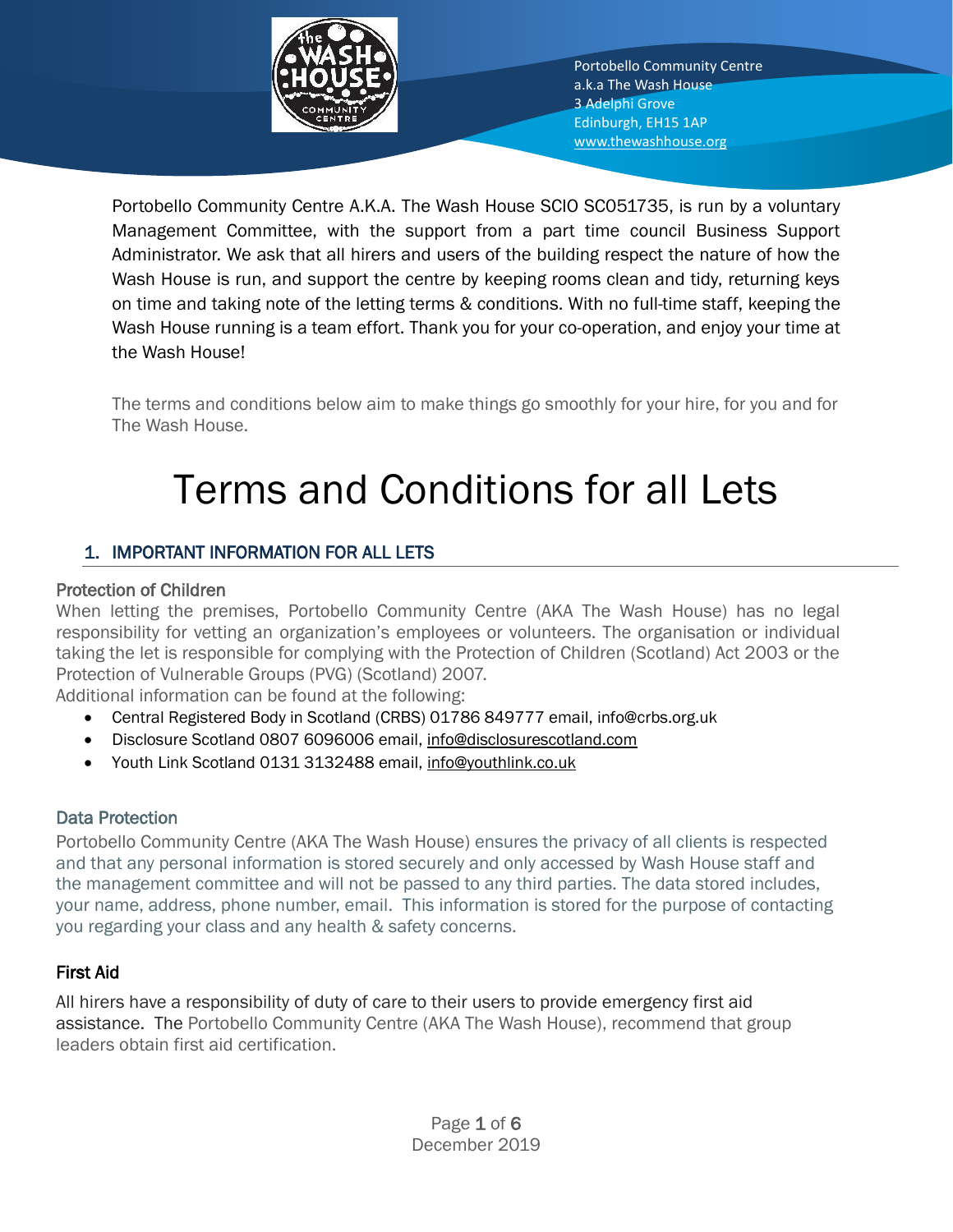

# 2 BOOKING INFORMATION

- 2.1 Room charges and deposits are reviewed annually by the management committee.
- 2.2 All applicants must be over 18 years old and be in attendance during the entire time of the let.
- 2.3 Applicants must complete a booking form.
- 2.4 As the Wash House is only staffed part time, some lets may be provided with keys to the building. Once the let finishes, key holders have 72 hrs to return their key(s) and remove any of their equipment. Failure to do so will incur a charge of  $£10.00$  per week which will be payable when they collect any equipment and the loss of their keys(s) deposit. The centre will only keep any equipment for 4 weeks after which it will be disposed of, unless an agreement has been reached with the management committee.

2,4 Applicants read and then sign the fire evacuation procedures and fire safety rules attached to their booking form. It will be the applicant's responsibility to ensure that these procedures are followed in the event of a fire.

# 3 CHARGES

3.1 Please ask for our current pricing sheet for hiring our venues.

3.2 A lower community rate may apply if your group is a charity or non-profit organisation. Please contact the lettings coordinator for further information.

- 3.3 No charge will be applied to Children and Families Department for use of the premises, however **ALL** other Council departments and statutory organisations will be charged (although exceptions may be made for local health initiatives and promotions)
- 3.4Council CLD initiatives for young people are free of charge. Other Lets making provision for young people will pay the standard room hire rate.

Further possible charges to note are:

- Where keys are required to access the building for a let, a deposit of £50 will be required per set of keys.
- There is a £50.00 cleaning deposit required for parties, discos etc
- For functions, an additional cost of a minimum of £10 per hour is charged for weekend or evening, (after 18:00), centre staff cover and equipment. The cost may vary as it will depend on level of support needed. Please discuss your requirements with the letting coordinator.
- The use of the stage sound system will require the hire of a technician. Please discuss your requirements with the letting coordinator.

## **PAYMENT**

4.1Payment should be as stated in the terms of the invoice.

4.2 Payment can only be through bank transfer or by cheque, using the invoice reference number. Cash cannot be accepted for any payments.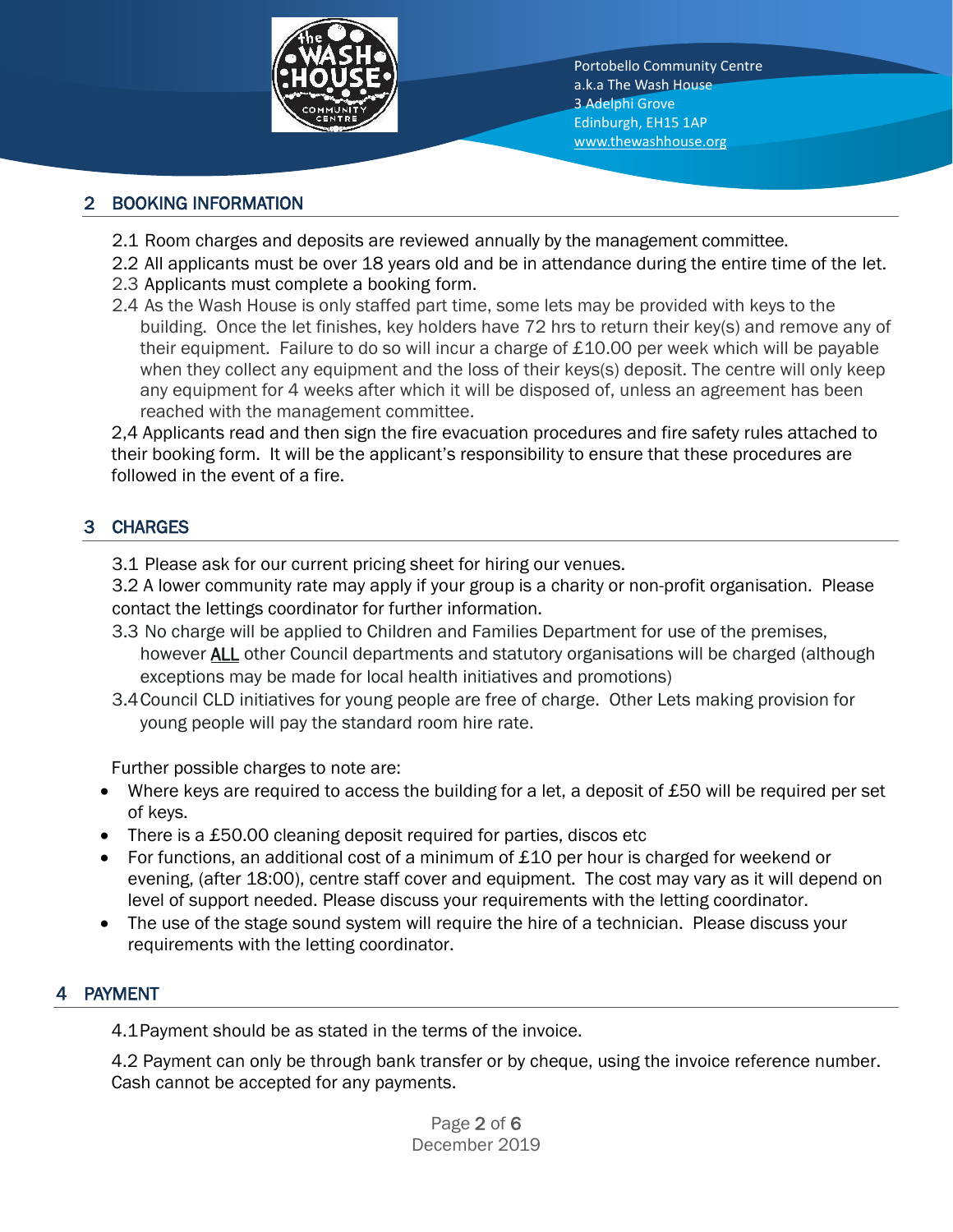

## 5 CANCELLATIONS

5.1 Long term lets will get 4 weeks' notice of any inability to use the space unless there are exceptional circumstances.

- 5.2 Long term lets need to give 4 weeks' notice of any plan to no longer use the space, or they will be charged for 4 weeks use.
- 5.3 If one-off lets give 14 days' notice of a cancellation, they can get a full refund, if they give 7 days' notice they will get a refund of half the costs. If the notice period is later than 7 days, the full hire cost will be charged unless there were exceptional circumstances. All cancellations must be confirmed via email to enable any refund to be processed if appropriate. [washhousethe@yahoo.com](mailto:washhousethe@yahoo.com)

#### 6 PARKING

6.1 The Wash House is in a residential street and hirers are asked to please encourage their users to walk, cycle, use public transport or car share to attend The Wash House. If car use is essential, please lift share, avoid idling engines, and be very considerate of our neighbours.

6.2 Bicycles/scooters cannot be brought into the Centre however there are scooter and bike racks available on the pavement outside the centre for customer use. The centre cannot be held responsible for any damage or loss for scooters and bikes parked outside the centre.

## 7 LOSS OR DAMAGE

7.1 The Community Centre is not responsible for any loss or damage to personal property or any equipment brought into the centre or left in the centre by users.

- 7.2 You must inform The Wash House by emailing the following address [washhousethe@yahoo.com](mailto:washhousethe@yahoo.com) at the earliest possible time of any breakages/damages or defects to The Wash House equipment, furniture or building fabric.
- 7.3 Damaged or lost Centre's equipment must be replaced or repaired as appropriate.

#### 8 RUBBISH AND CLEANING

8.1 The Wash House is charged for waste, so event hires are asked to remove rubbish at the end of their hire. Clearly sorted paper, card, cans and plastic bottles can be recycled in the green bin, unfortunately not glass.

8.2 It is the responsibility of any organisation/individual to leave the premises clean and tidy. The Management Committee reserve the right to charge for any additional cleaning required. Further use of the premises will be suspended until this charge is paid and future access will be reviewed by the Management Committee.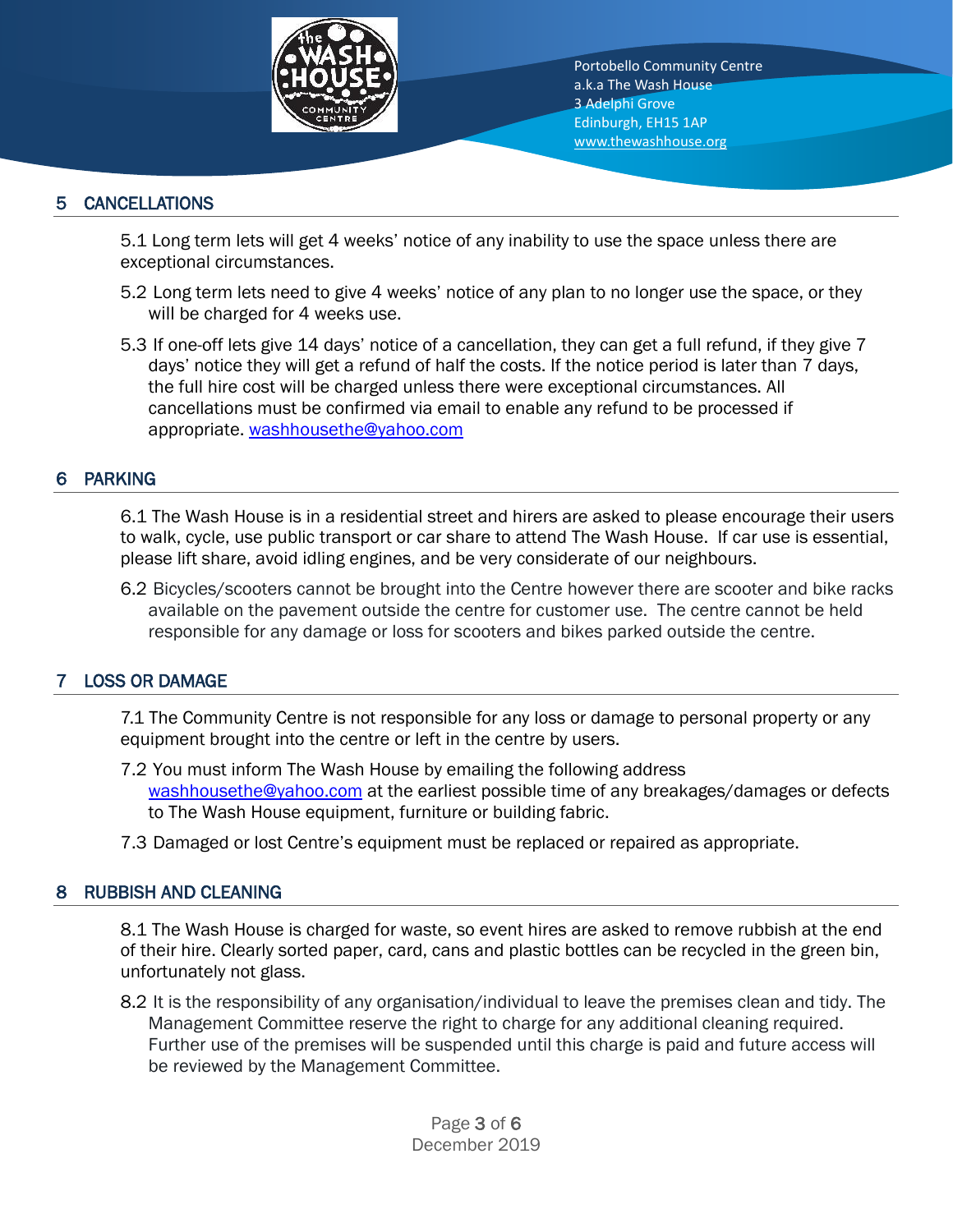

8.3 All rooms should be kept clear of group materials. We will try to provide some space for these users to tidily store their materials as we quite understand it's not always easy to bring group materials for every class, However, space will be limited and any materials left at the centre are at the risk of the individual and the centre cannot be held responsible for their loss or damage. Please contact the Wash House by emailing washhousethe@yahoo.com should you wish to store materials at the centre.

## **SMOKING POLICY**

9.1 Smoking is not permitted within the Centre. Smokers must leave the premises by going beyond the front door to either side onto the public pavement. It is the responsibility of the person hiring the premises to let persons know they have to be outside away from the front door before they can smoke.

#### 10 OTHER CONDITIONS FOR ALL LETS

- 10.1 No naked flames/candles can be used on the premises as these pose a fire risk.
- 10.2 No alcohol or drugs are permitted on the premises. Any groups found using these substances will be asked to leave the building immediately and their booking cancelled. Alcohol may be permitted for events which have a license.
- 10.3 Please refrain from putting posters on the walls or doors of the rooms you use as this can damage the surfaces. There is a specific notice board in the foyer for groups to place their advertising and wall pockets for their pamphlets
- 10.4 The lead user is responsible for ensuring the good behaviour of persons using The Wash House.
- 10.5 Any person exhibiting unreasonable behaviour will be asked to leave The Wash House. Future access will be reviewed by the Management Committee.
- 10.6 You must inform the lettings coordinator if your activities are of a confidential nature, otherwise your booking information will be put onto The Wash House website for general information.
- 10.7 All equipment/furniture used or moved must be returned to its proper place.
- 10.8 Seating or furniture plans must be submitted to the office at least 4 days in advance of the date of any let, otherwise the hirer will be responsible for arranging all seating etc.
- 10.9 All doors must be locked after hires if there are no staff or volunteer host presence. This includes the Fire Doors.
- 10.11 The Management Committee reserve the right to terminate any let with immediate effect if the terms and conditions of the let are not adhered to.
- 10.12 The Management Committee reserve the right to offer alternative room accommodation

Page 4 of 6 December 2019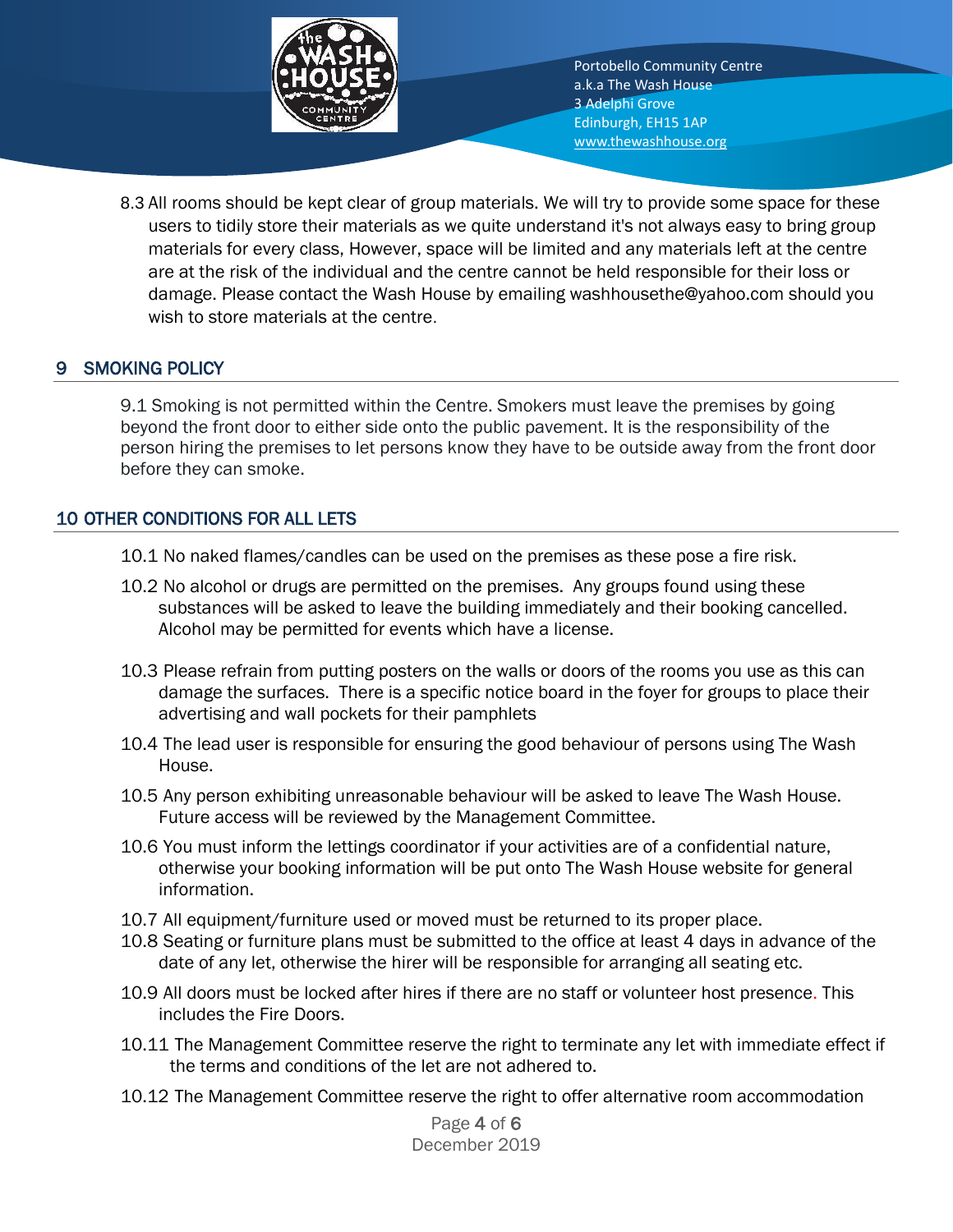

within The Wash House if necessary.

- 10.13 The lettings coordinator must be made aware of any changes in conditions of lets at the earliest possible time.
- 10.14 Hirers and groups should only occupy the rooms booked during the times agreed for the let and should vacate the premises quietly and on time.
- 10.15 Any queries or complaints should be emailed to the Management Committee at washhousethe@yahoo.com
- 10.16 Children's sessions/parties must be properly supervised using the appropriate ration of adults to children.
- 10.17 Attention must be paid to any guidance given by staff, particularly of a Health and Safety nature.
- 10.18 Corporate lets must demonstrate a willingness to apply discounted rates for people in receipt of benefit
- 10.19 Where a charge is imposed for an activity, these charges must be displayed on any promotional material.

## 11 PRIORITY OF USERS

The following scale of use will apply in order of priority:

- Edinburgh Council use
- Community Learning and Development/Children & Families Dept. Activities e.g. Youth Work, Adult Advertised Programme, ESOL Classes, Literacy
- Local Community Organisations
- Statutory Organisations e.g. NHS Scotland
- Local Designated Portobello Community Centre groups
- Corporate Lets

# Long Term Lets – Additional Terms and Conditions

- All group leaders must attend fire evacuation training. This will be arranged with the management committee.
- The building is available for long term lets between 9:00 and 22:00.

Page 5 of 6 December 2019